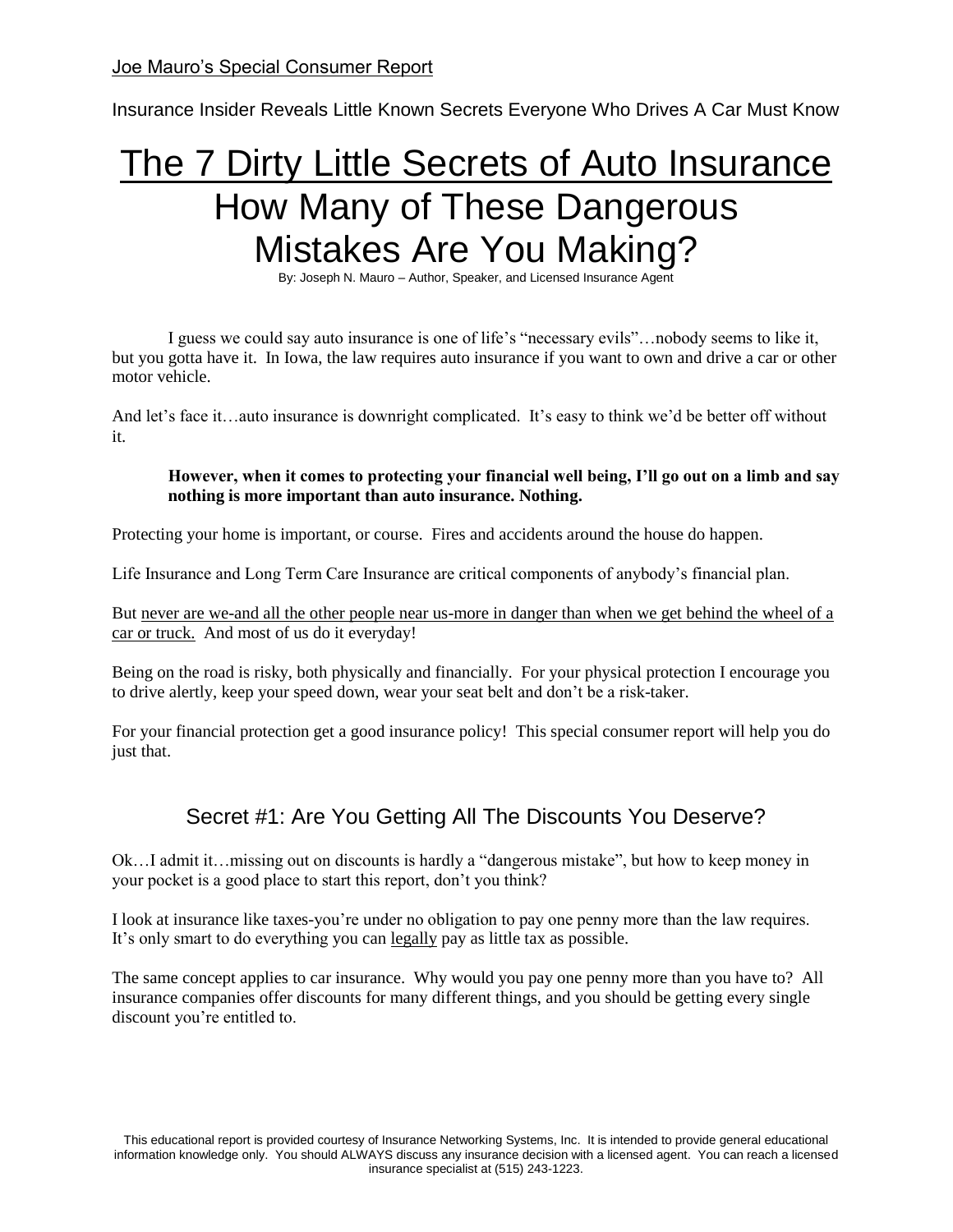Here's a partial list you can check into. Discounts for.....

- o High school and college students with good grades.
- o Young drivers who pass a driver education course.
- o Young drivers who attend educational programs sponsored by the insurance company.
- o Having more that one car on your policy.
- o Having more than on policy in your household like 2 auto policies, auto plus home etc.
- o Senior drivers who take a driver training refresher course.
- o Being a safe driver with no accidents or violations.
- o Having a good credit record.
- o Vehicle safety features.
- o Low mileage driving.

Not all companies offer all these discounts, some companies might offer others, and each company may have different discount amount for the same item.

**Action Item:** The point is this: don't assume your agent or company has all the discounts applied to your policy correctly. Ask them for a list of the discounts they offer, check that list to see what you qualify for, and make sure you're getting your discounts.

**Action Item:** Plus, once you have the list, there may be discounts you could qualify for if you take the right action- like attending a driver-training course, or sending your kids to one. Why not do it? It will make you a safer driver and qualify your for deeper discounts on your insurance.

## Secret #2: Price is NOT the only Difference!

Some people believe auto insurance is just a commodity, it's not! And this mistaken belief could cost you…well…everything.

Yes…you should get all the discounts you deserve, but you're not buying a can of soda. You're protecting your financial well being. You're protecting where you live, what you drive, what you eat, what you wear…your education, your recreation, your toys…your very ability to live your life and raise your family as you see fit.

#### *And you put all of it risk every time you get behind the wheel of your car!*

**Your insurance policy may be the only thing standing between you and financial ruin**….and the sad fact is there are plenty of people in this world who, if given the chance, will take a free ride on your wallet. Maybe price shouldn't be your only concern. Frankly, it shouldn't even be your top concern.

Insurance is about protecting yourself and your family from financial disaster. And risking all that for a couple of bucks simply isn't worth it. The good news is the truly good companies usually have very competitive rates, too!

You don't have to get raked over the coals to get top-notch protection, but if you're only going for the cheapest price you could be making a financially deadly mistake.

"But, wait a minute!" you say. "I've gotten quotes from a couple of different companies and their prices ARE different for the exact same coverage."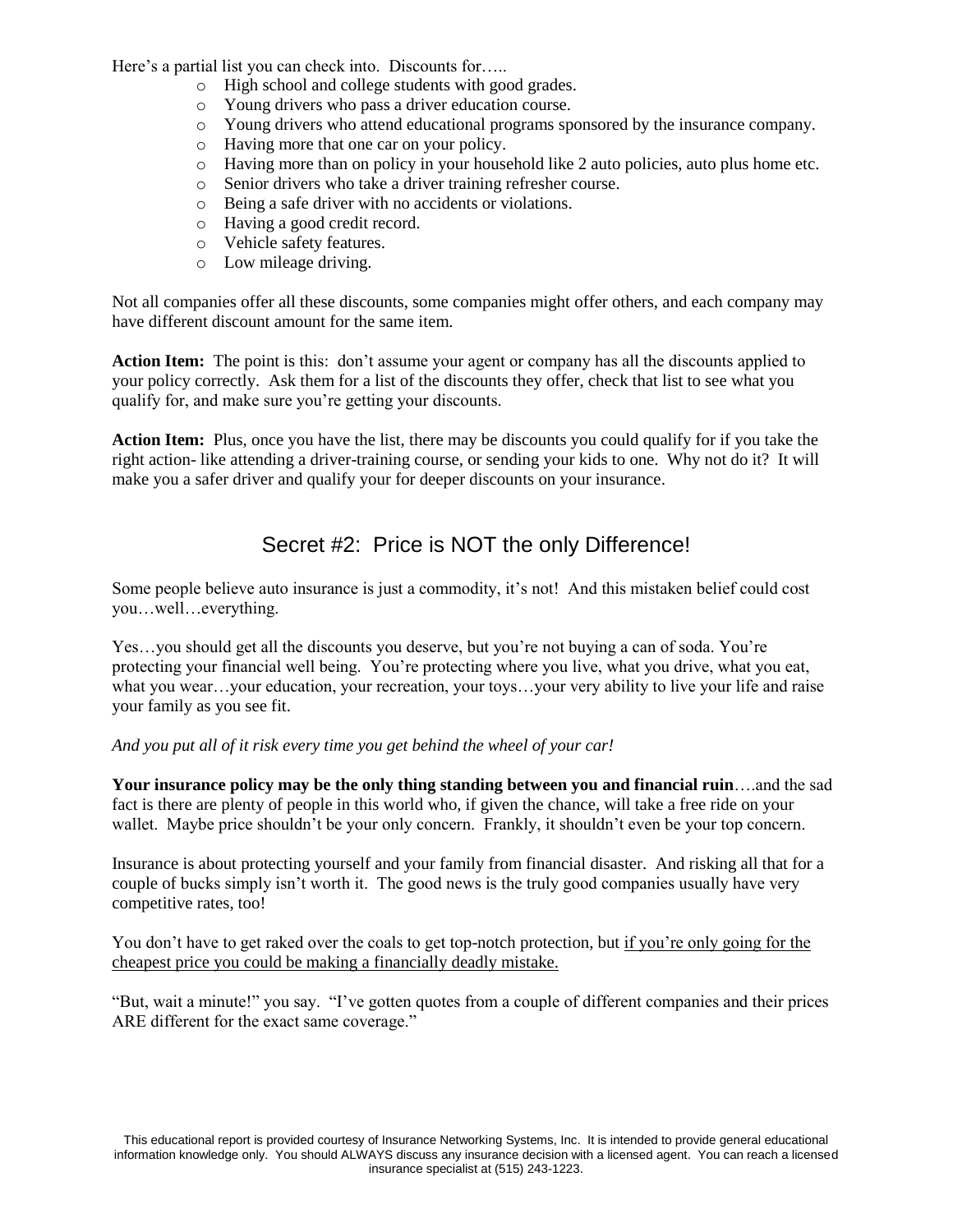Well...I understand why you think that. You're looking at a summary or proposed protection, and the primary coverage's and protection limits are the same. But the truth is there's no such thing as "the exact same coverage"!

Why?

Reason 1: The companies standing behind the policies are different.

An insurance policy is nothing but a promise to pay your covered claim. The policy itself is just words on paper. If the company standing behind it cannot pay their claims, will not pay their claims or is simply bad at paying their claims what good is saving a couple of bucks on the premium?

**Action Item:** What's the financial rating and reputation of the companies you're considering? What recognition have they received for their service? Ask.

Reason 2: The policies are actually different.

There are many features and benefits to an insurance policy "hidden" behind a quote of primary coverage's, and these pay for things that are more likely to happen. Maybe your policy has them, and maybe it doesn't.

For example, one policy might pay up to \$50 for a towing bill, while another has no towing cost limit. One policy might offer more protection for stolen sound equipment and personal effects than another. One policy might waive your deductible for a windshield repair, while another might not. One policy might pay for injuries to you pets, but another might not.

**Action Item:** Make a list of things important to you, and ask what kind of protection the policy offers for those items.

Reason 3: The agent standing behind the policy is different.

"Good service" is really your opinion, and all agents have different personalities. Do you want to talk to the same person when you have a question? Do you want advice and education…an agent who helps you reduce your risks? Make sure your agent's style meets your needs. And most importantly, make sure you're receiving sound advice and consultation.

Let me sum up the price issue like this…Would you hire me to build an addition on your house just because I give you the same material list a full-time carpenter, but at a lower price? Of course not. Then why would you look at a coverage summary and care only about the price?

Listen…I'm NOT saying you should overpay. I AM saying *put your protection first.* Then weigh that against any price difference. Five or ten dollars a month is worth getting your claims paid and having a relationship you can trust….or you can find out the hard way.

# Secret #3: Honesty is Always the Best Policy

OK… so it's a hokey heading, but honesty is tricking business, isn't it? And I'm not here to debate the difference between a "white lie" and a real lie or the morality of honesty in general.

But I can tell you that being dishonest with your insurance agent or company is not only tricky business, its dangerous business…for a number of reasons.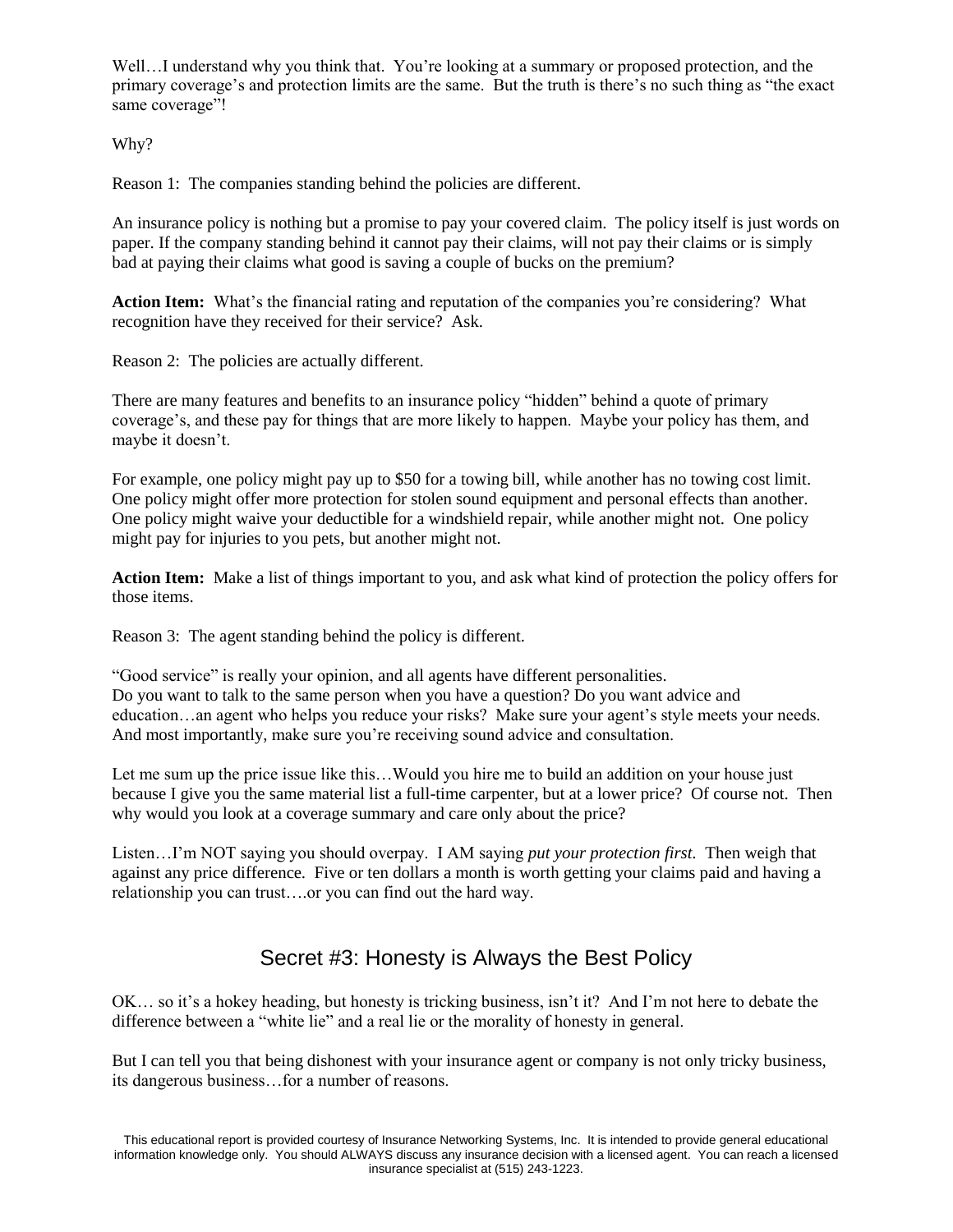First of all, in Secret #1, I said insurance is like taxes, because you're under no obligation to pay one penny more than the law requires. But there's more to the story…

With taxes you're also obligated to pay not one penny less than the law requires-or you risk penalties, interest and jail time! And just like taxes-where evasion is a crime-*lying on an insurance application to get lower rates is a crime*, too. It's called insurance fraud.

But ripping off the insurance company isn't the biggest problem with being "less than truthful." People who lie to get lower rates are shooting themselves in the foot without even knowing it!

One shot in the foot … while certain acts of insurance fraud carry with them hefty fines and imprisonment, it's doubtful you'd wind up in jail for lying to an agent or a company. However, you will get your policy cancelled. And when that happens, your next policy will be much more expensive. Not a wise investment.

Two shots in the foot …your agent can't properly protect you if she doesn't know the truth. Insurance is complex, and policies don't cover everything. They're full of exclusions that specifically take away coverage on certain items or for certain causes of loss.

You may have property or activities that aren't covered now, but could be if your agent knew the truth. Rule #1 of insurance … after the claim it's too late to insure it. Keep that in mind when you're answering questions.

Three shots in the foot … This is by far the most dangerous consequence of dishonesty…being dishonest could lead to your legitimate losses not being paid by the insurance company!

That's right. In some circumstances, if you're using your vehicle in a manner you did not disclose, the company can legally deny your claim. That means YOU pay for all the damages. Saving a few bucks on the front end won't make much sense when you're staring at a \$2,000 repair bill, or worse…a \$250,000 lawsuit from the person you put in the hospital.

Action Item: Want to make sure you're protected and all your claims are paid? Be honest with your agent. If you think you can't trust your agent with you personal information, find a new agent.

## Secret #4: Get Professionally Educated About Your Current Options

Nobody cares about you more than you. And nobody knows you better than you. That makes you the best person to make decisions for you….provided you understand your options. (Whew!)

What the heck does that mumbo-jumbo mean?

Have your insurance agent explain your options in as much detail as you need. If your agent isn't willing to do that…find another agent in a hurry.

Should you ask your agent's advice and opinion? Of course, that's why we're here. Just make sure you get a good explanation for why he's making his recommendation, and make sure you agree with it.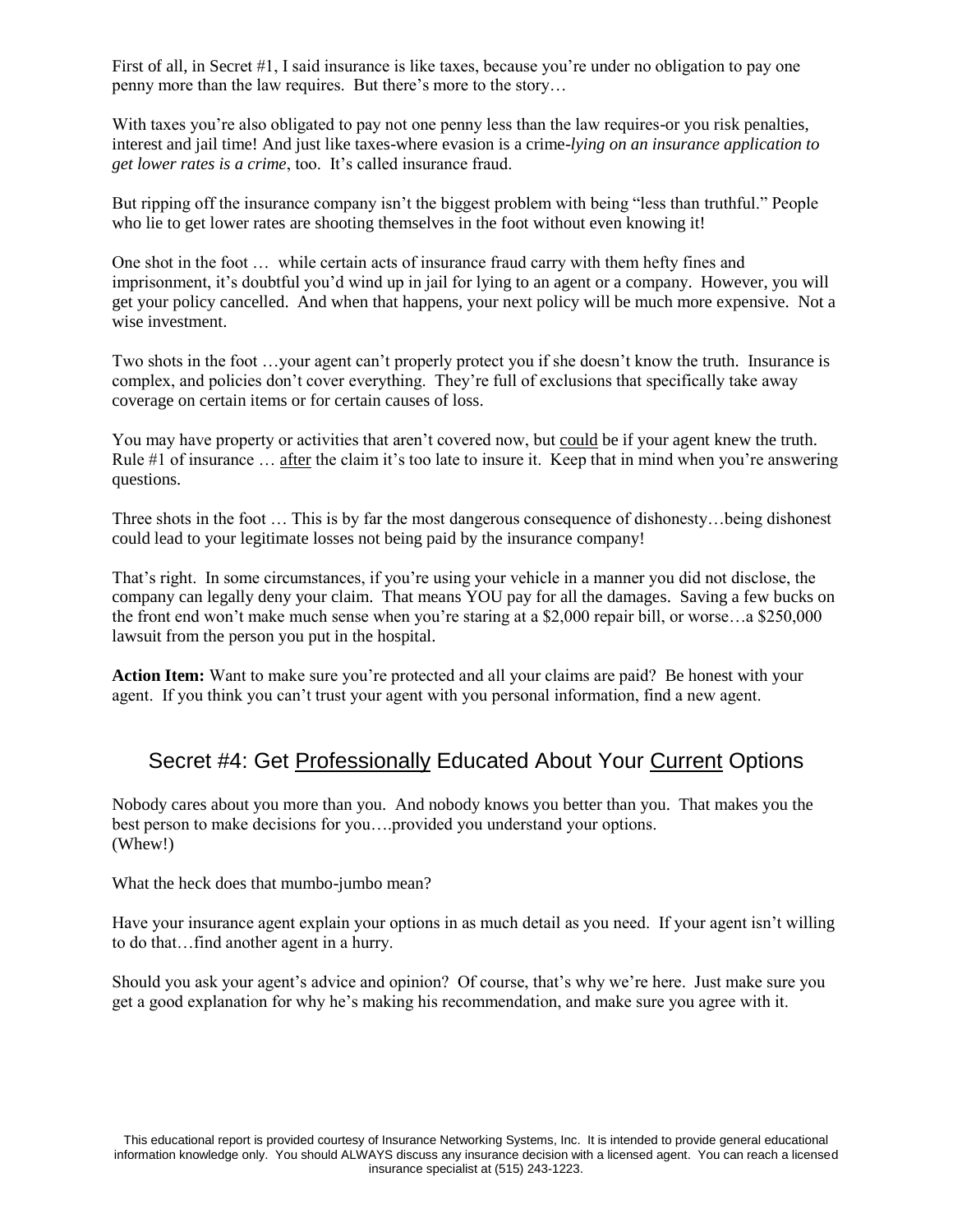And note I didn't suggest you ask your neighbor or brother-in law what to do. Professional, licensed insurance agents have the knowledge to guide you to the best choices for you. Your neighbor can only tell you what she thinks is best for her. No matter how it appears on the surface, your lives are different, your priorities are different and you care about different things.

Another HUGE mistake people make is saying to a new agent, "Just give me what I have now" What's wrong with that? Everything.

First off, how do you know your previous agent didn't mess up in the first place? You could be repeating a potentially devastating mistake and have no idea.

Secondly, when your current policy was written your life was different, no matter how long ago it was. Maybe you don't need as much protection as you needed then, and you could save some money.

Or you might need more protection now and not realize it. If you just repeat your old policy limits you could wind up paying a lawsuit out of your pocket.

**Action Item:** Cooperate with your new agent and review your current life circumstances to make sure you're properly protected now. A good insurance agent is going to give you all the time you need to understand the choices you're making. He's also going to have, or will get, answers to all your questions. And between your questions and his answers you should be 100% comfortable with the choices you've made.

Remember, nobody cares about you more than you. With a trustworthy agent and your personal responsibility for understanding your options, the two of you can make sure you're making the best decisions for you.

## Secret #5: Secure Your Future With Proper Coverage Limits

"Wake up and smell the coffee!" Could be the sub-title for this section.

In case you haven't noticed, the price of cars is on the rise - \$20K plus for a basic sedan, \$30K plus for a basic SUV – and they're all over the road. And, in case you haven't noticed again, our nation is lawsuit crazed. That means one thing…

You better have policy limits that meet today's expensive and crazy world or you're going to end up paying a lot of money out of your pocket!

Let's talk about property damage coverage first. Property damage pays for other people's stuff you damage- cars, buildings, landscaping, etc. but not people. Regardless of how much damage you do, the insurance company will only pay up to your "coverage limit".

So, look at your policy and see what your property damage limit is. Let's say its \$50,000 which is pretty common. How far do you think \$50,000 will go these days?

Here's a better question. You're driving down the road tomorrow, get distracted and cause a multivehicle pile up. There's a Honda Accord and two SUV's destroyed. The damage is easily \$73,000. How much of that do you want your policy to pay?

All of it? With a \$50,000 property damage limit, you're paying \$23,000 out of your pocket!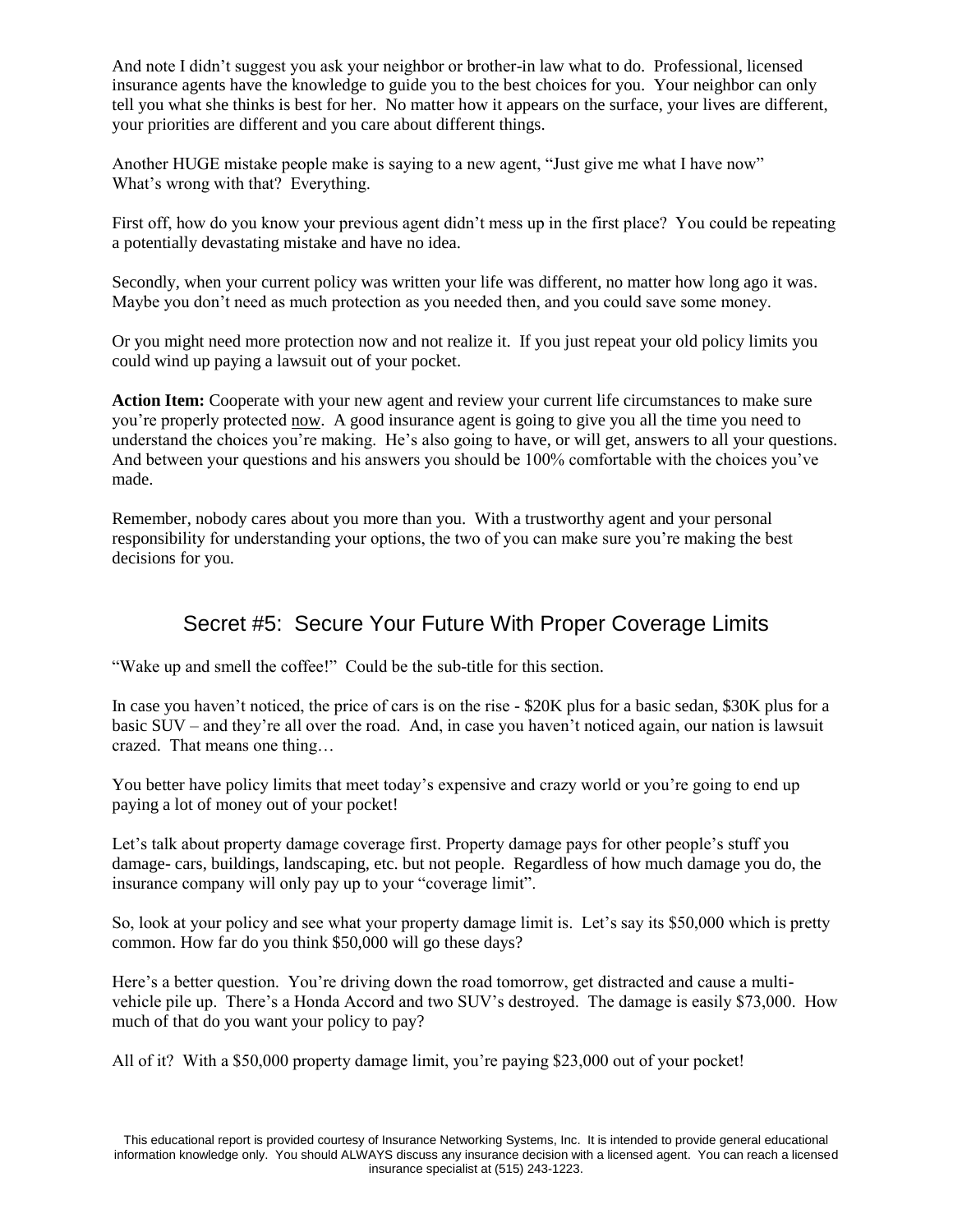Bottom line…these days you should strongly consider carrying at least \$100,000 of property damage coverage. If you already have it great. If not, talk to your agent. You can offset some of the increased cost with the money-saving tips in Secret #6.

How about bodily injury coverage? "BI" pays when you're sued by other people you injure. Have you noticed there's a lot of that going around?

Here's a tough question…if one of your family members was paralyzed or killed by another negligent driver, how much would you sue for? A million dollars? Ten million? Everything you could get?

Don't you think others would do the same thing to you?

And even if you honestly answered "I wouldn't sue, I'm not that kind of person" do you really think other people would give you the same consideration?

Take a look at your policy again. What are your limits for bodily injury coverage? Compare your limits to your answer. I strongly suggest you consider limits of at least #250,000 per person and \$500,000 per incident, or \$500,000 of combined single limit.

**Action Item**: I can't make this report an insurance study manual, so have your agent fully explain all that terminology until you're 100% confident in the limits you've chosen. You risk losing everything you have and everything you'll ever work for if you're underinsured in these areas.

**Extra Special Action Item**: One final word on protection limits…don't let some low-life with a TV lawyer take you for all you're worth and ruin your life! Get a personal catastrophe umbrella policy now.

What's that? An "umbrella" policy provides liability protection above and beyond your auto and home policies. Typical umbrellas provide one, two, five or ten million dollars of protection. And an umbrella is NOT expensive. You owe it to yourself and your family to check it out.

# Secret #6: There Are Lots Of Ways To Save Money!

By now I hope you've gotten the message that the most important things are you and your family's safety and your long-term financial security. Insurance is all about protecting those things. The price of your insurance is a secondary consideration once you're confident you're properly protected.

However, that doesn't mean you should overpay! Here are 7 tips for saving money on your car insurance.

**#1) Buy a "lower profile" vehicle**. Part of what determines the cost of insurance is the kind of car you own. If you're thinking of buying, have your current agent do a cost comparison for you. If they're not happy to do that for you, get another agent.

Also, before you buy stay safe and contact the Insurance Institute of Highway Safety, 1005 North Glebe Road, Arlington, VA 22201 and ask for the Highway Loss Data Chart. You can also find them on the Web at [www.hwysafet.org.](http://www.hwysafet.org/)

**#2) Be a cautious and law-abiding driver**. Bottom line…drivers with accidents and violations pay more…and they should. It's a small minority of drivers causing the accidents that make things worse for the rest of us. Save your money and save your life. Drive cautiously.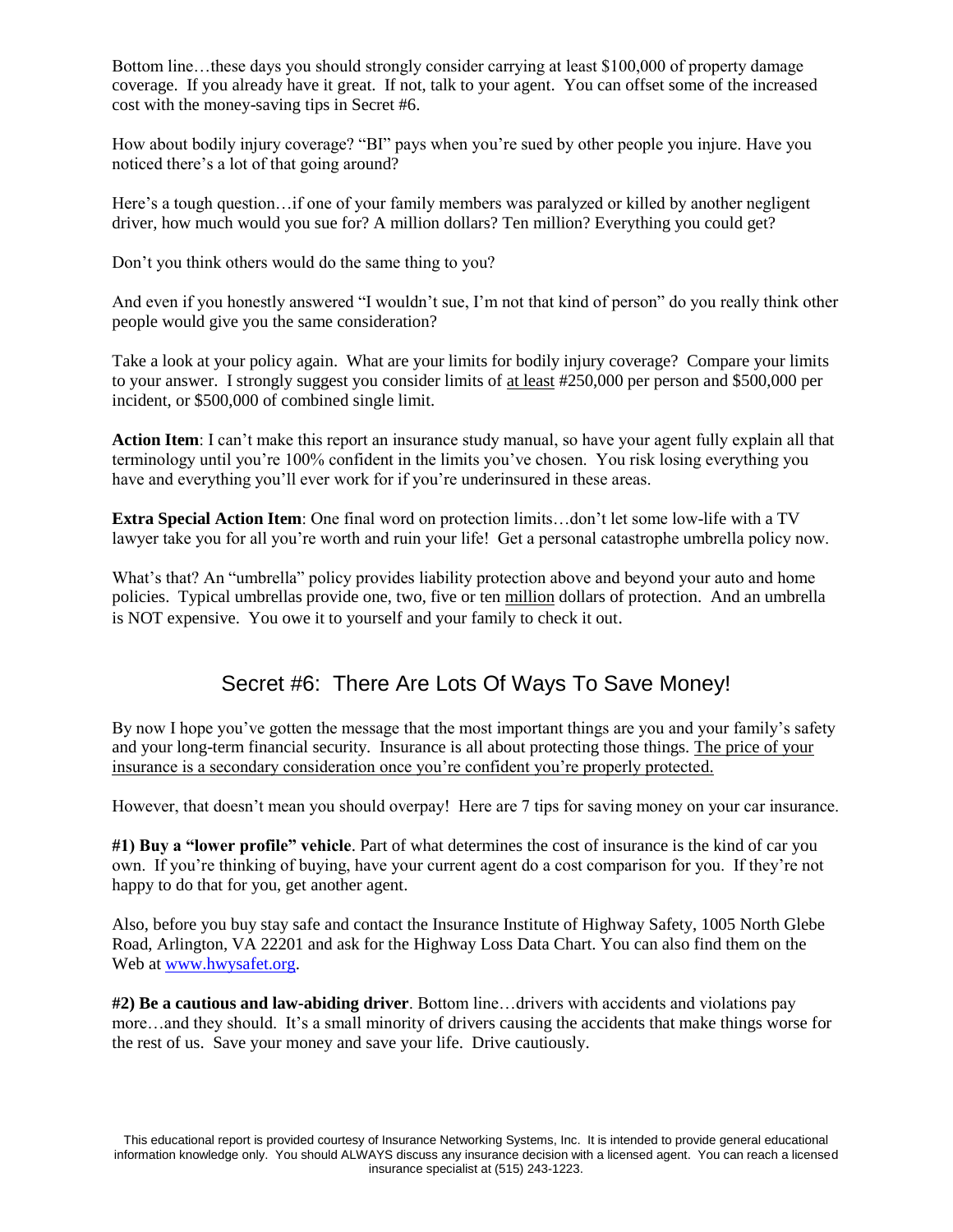**#3) Improve your credit rating**. Believe it or not many insurance companies – and the list is growingare using your credit rating as a part of their review and rating process (underwriting). Apparently, people with good credit ratings tend to have fewer claims, statistically speaking. So, if you want the lowest insurance rates possible, improve your credit record. You may save money!

Not all companies support the statistical relationship between good credit and low claims. But why not give yourself every chance?

**#4) Price your motorcycle, four-wheeler, snowmobile, etc. on its own specialty policy**. If you have a "miscellaneous vehicle" on your auto policy, you may be able to save a few hundreds dollars by putting that vehicle on its own policy. Have your agent quote both ways and see which is best.

#### **#5) Refer to Secret #1 and get all the discounts you deserve**.

#### **Warning! The following tips involve an increase in risk, but may be worth the premium savings you achieve. That's a personal decision you have to make. These strategies should be fully discussed with a licensed insurance agent.**

**#6) Raise your deductibles**. The deductible is the amount you pay before your insurance kicks in. For example, if your deductible is \$250, on a \$1,000 claim you pay the first \$250 and the insurance company pays the remaining \$750.

Higher deductibles can significantly reduce the cost of your insurance. However, you'll be paying more out of your pocket IF you have a claim. That's the risk you trade off with the lower cost of higher deductibles.

An important consideration is this….submitting claims can increase rates. So lots of people don't submit small, nuisance claims. What's "small" to you? If you're willing to eat a \$500 loss to keep it off your record, it doesn't make any sense to carry a deductible. Your paying for coverage you won't use, and that's expensive coverage. Have your agent run a comparison for different deductibles.

## Secret #7: Use ONE Agent To Save Money & Prevent Disaster

A colleague of mine puts it rather bluntly to his new prospects who want a quote for only car insurance or only home insurance. He says, "Why would I do only half the job?" And he sends them packing.

You see…he takes the protection of his clients very seriously. And he knows that for any agent to properly protect the client from financial disaster that agent must have the whole picture. He turns away a lot of commission dollars, but he truly believes it's best for the client.

At Insurance Networking Systems we have the same philosophy, although I must admit we're not nearly as tough as my colleague. It really is in the client's best interest to do business with only one agent. We're willing to lose some business to make sure the client's best interests are served, although we'd much rather our clients do all their insurance business with us!

When you have your insurance split among multiple agents you run a much higher danger of having dangerous "gaps' in your insurance. Gaps are the things that could be covered, but aren't. And closing the gaps require coordinating several insurance policies to work together. How can multiple agents do that kind of coordination? They can't.